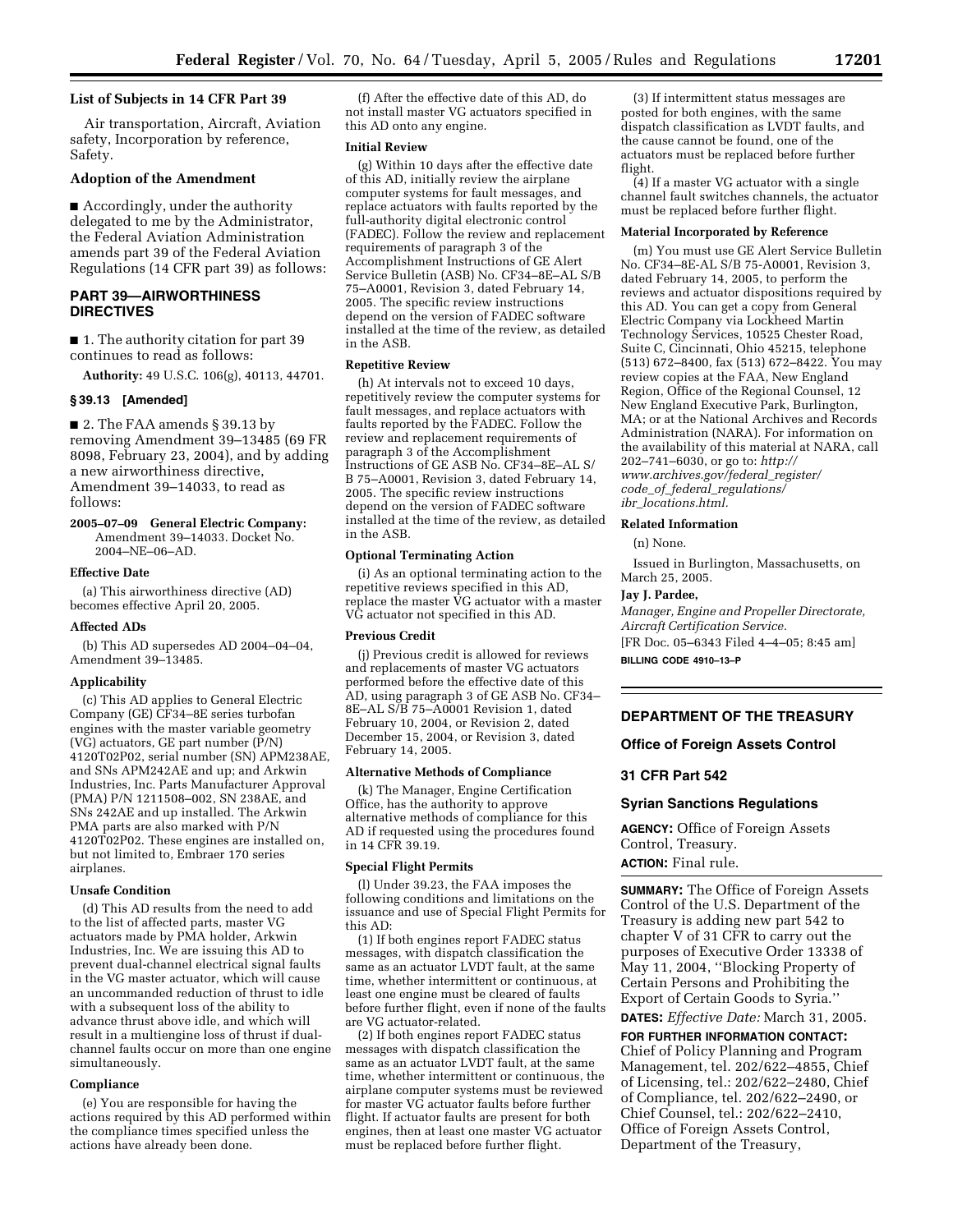Washington, DC 20220 (not toll free numbers).

# **SUPPLEMENTARY INFORMATION:**

# **Electronic and Facsimile Availability**

This file is available for download without charge in ASCII and Adobe Acrobat readable (\*.PDF) formats at GPO Access. GPO Access supports HTTP, FTP, and Telnet at *fedbbs.access.gpo.gov*. It may also be accessed by modem dialup at 202/512– 1387 followed by typing ''/GO/FAC.'' Paper copies of this document can be obtained by calling the Government Printing Office at 202/512–1530. This document and additional information concerning the programs of the Office of Foreign Assets Control are available for downloading from the Office's Internet Home Page: *<http://www.treas.gov/ofac>*, or via FTP at *ofacftp.treas.gov*. Facsimiles of information are available through the Office's 24-hour fax-ondemand service: call 202/622–0077 using a fax machine, fax modem, or (within the United States) a touch-tone telephone.

## **Background**

On May 11, 2004, the President, invoking the authority, *inter alia*, of the International Emergency Economic Powers Act (50 U.S.C. 1701–1706) (''IEEPA'') and the Syria Accountability and Lebanese Sovereignty Restoration Act of 2003, Public Law 108–175 (the ''SAA''), issued Executive Order 13338 (69 FR 26751, May 13, 2004) (the ''Order''). The President found that ''the actions of the Government of Syria in supporting terrorism, continuing its occupation of Lebanon, pursuing weapons of mass destruction and missile programs, and undermining United States and international efforts with respect to the stabilization and reconstruction of Iraq'' constituted an unusual and extraordinary threat to the national security, foreign policy, and economy of the United States and declared a national emergency to deal with that threat.

Section 9 of the Order authorizes the Secretary of the Treasury, in consultation with the Secretary of State, ''to take such actions, including the promulgation of rules and regulations, and to employ all powers granted to the President by the IEEPA as may be necessary to carry out sections 3, 4, and 5'' of the Order. (As also set forth in section 9, other Federal agencies are responsible for implementing sanctions imposed in other sections of the Order. For example, see Department of Commerce, Bureau of Industry and Security General Order Implementing

the Syria Accountability and Lebanese Sovereignty Act of 2003 (69 FR 26766, May 14, 2004) for the implementation of an export ban against Syria.)

Section 3 of the Order blocks, with certain exceptions, all property and interests in property of those persons designated by the Secretary of the Treasury, in consultation with the Secretary of State, pursuant to criteria set forth in the Order. This blocking of property and interests in property includes, but is not limited to, the prohibition of (i) the making of any contribution of funds, goods, or services by, to, or for the benefit of any person whose property or interests in property are blocked pursuant to the Order, and (ii) the receipt of any contribution or provision of funds, goods, or services from any such person.

Section 4 of the Order prohibits any transaction by a United States person that evades or avoids, or has the purpose of evading or avoiding, or attempts to violate, any of the prohibitions set forth in the Order, as well as any conspiracy formed to violate such prohibitions. Section 5 of the Order prohibits the exportation or reexportation of donated articles to Syria and the making of such donations by, to, or for the benefit of any person whose property and interests in property are blocked pursuant to section 3 of the Order.

Pursuant to section 9 of the Order, the Department of the Treasury's Office of Foreign Assets Control (''OFAC'') is promulgating the Syrian Sanctions Regulations, 31 CFR part 542 (the ''Regulations'').

Subpart B of the Regulations sets forth the prohibitions contained in sections 3, 4, and 5 of the Order. See §§ 542.201 and 542.205. Persons designated under section 3 of the Order are referred to throughout the Regulations as ''persons whose property or interests in property are blocked pursuant to § 542.201(a).'' Their names will be published on OFAC's Web site, announced in the **Federal Register**, and incorporated on an ongoing basis into Appendix A to 31 CFR chapter V, which lists persons that are the targets of various sanctions programs administered by OFAC.

Section 542.201, with certain exceptions, blocks all property and interests in property that are in the United States, that hereafter come within the United States, or that are or hereafter come within the possession of control of U.S. persons, of persons determined by the Secretary of the Treasury, in consultation with the Secretary of State, to meet the criteria set forth in section 3 of the Order. These criteria include directing or otherwise

significantly contributing to: (1) The Government of Syria's provision of safe haven to or other support for any persons whose property is blocked under U.S. law for terrorism-related reasons; (2) the Government of Syria's military or security presence in Lebanon; (3) the Government of Syria's pursuit of the development and production of weapons of mass destruction and medium- and longrange surface-to-surface missiles; and (4) any steps taken by the Government of Syria to undermine U.S. and international efforts with respect to the stabilization and reconstruction of Iraq. Also subject to designation are those individuals or entities owned or controlled by, or acting for or on behalf of, directly or indirectly, any person whose property or interests in property is blocked pursuant to the Order.

Sections 542.202 and 542.203 of subpart B detail the effect of transfers of blocked property in violation of the Regulations and the required holding of blocked property in interest-bearing blocked accounts, respectively. Section 542.204 of subpart B provides that all expenses incident to the maintenance of blocked physical property shall be the responsibility of the owners and operators of such property, and that such expenses shall not be met from blocked funds. The section further provides that blocked property may, in the discretion of the Director of OFAC, be sold or liquidated and the net proceeds placed in a blocked interestbearing account in the name of the owner of the property.

Section 542.205 implements the prohibitions in section 4 of the Order on any transaction that evades or avoids, has the purpose of evading or avoiding, or attempts to violate, any of the prohibitions set forth in the Order, and on any conspiracy formed to violate such prohibitions.

Section 542.206 of subpart B details transactions that are exempt from the prohibitions of part 542 pursuant to sections  $203(b)(1)$ ,  $(3)$  and  $(4)$  of IEEPA (50 U.S.C. 1702(b)(1), (3), and (4)). These exemptions relate to personal communications, the importation and exportation of information or informational materials, and transactions relating to travel. The President determined in section 5 of the Order that donations of the type of articles specified in section 203(b)(2) of IEEPA (50 U.S.C. 1702(b)(2)), *i.e.,* articles such as food, clothing, and medicine intended to relieve human suffering, would seriously impair the President's ability to deal with the declared national emergency. Accordingly, the donation of such items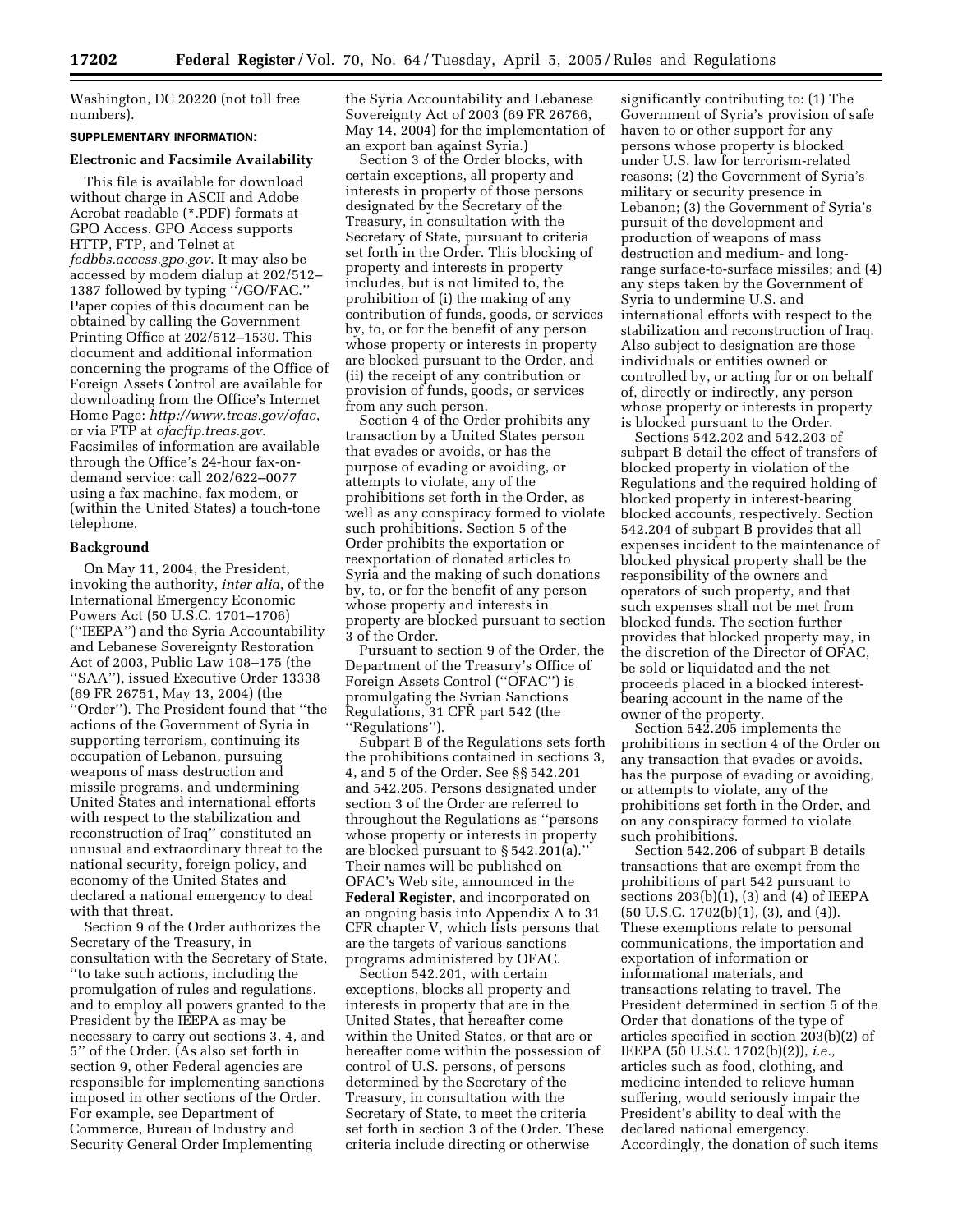is not exempt from the scope of these Regulations and is prohibited, unless authorized by OFAC or otherwise authorized by law.

Subpart C of part 542 defines key terms used throughout the Regulations and subpart D sets forth interpretations regarding the general prohibitions contained in subpart B. Transactions otherwise prohibited under part 542 but found to be consistent with U.S. policy may be authorized by one of the general licenses contained in subpart E or by a specific license issued pursuant to the procedures described in subpart D of part 501 of 31 CFR chapter V.

Subpart F of part 542 refers to subpart C of part 501 for applicable recordkeeping and reporting requirements. Subpart G describes the civil and criminal penalties applicable to violations of the Regulations, as well as the procedures governing the potential imposition of a civil monetary penalty.

Subpart H of part 542 refers to subpart D of part 501 for applicable provisions relating to administrative procedures. Subpart I of the Regulations sets forth a Paperwork Reduction Act notice.

# **Public Participation**

Because the Regulations involve a foreign affairs function, the provisions of Executive Order 12866 and the Administrative Procedure Act (5 U.S.C. 553) (the ''APA'') requiring notice of proposed rulemaking, opportunity for public participation, and delay in effective date are inapplicable. Because no notice of proposed rulemaking is required for this rule, the Regulatory Flexibility Act (5 U.S.C. 601–612) does not apply. However, OFAC encourages interested persons who wish to comment to do so in writing by any of the following methods:

• Agency Web Site: *http:// [www.treas.gov/offices/enforcement/](http://www.treas.gov/offices/enforcement/ofac/comment.html) ofac/comment.html.*

• Fax: Chief of Records, 202/622– 1657.

• Mail: Chief of Records, ATTN: Request for Comments, Office of Foreign Assets Control, Department of the Treasury, 1500 Pennsylvania Avenue, NW., Washington, DC 20220.

OFAC will not accept public comments in languages other than English or accompanied by a request that a part or all of the submission be treated confidentially because of its business proprietary nature or for any other reason. OFAC will return any such submission to the originator. All public comments on these Regulations will be a matter of public record. Copies of the public record concerning these Regulations will be made available not

sooner than July 5, 2005 and will be obtainable from OFAC's Web site (*<http://www.treas.gov/ofac>).* If that service is unavailable, written requests for copies may be sent to: Office of Foreign Assets Control, U.S. Department of the Treasury, 1500 Pennsylvania Ave., NW., Washington, DC 20220, Attn: Chief, Records Division.

# **Paperwork Reduction Act**

The collections of information related to the Regulations are contained in 31 CFR part 501 (the ''Reporting, Procedures and Penalties Regulations''). Pursuant to the Paperwork Reduction Act of 1995 (44 U.S.C. 3507), those collections of information have been approved by the Office of Management and Budget under control number 1505– 0164. An agency may not conduct or sponsor, and a person is not required to respond to, a collection of information unless the collection of information displays a valid control number.

# **List of Subjects in 31 CFR Part 542**

Administrative practice and procedure, Banks, Banking, Blocking of assets, Credit, Penalties, Reporting and recordkeeping requirements, Securities, Services, Syria.

■ For the reasons set forth in the preamble, part 542 is added to 31 CFR chapter V to read as follows:

# **PART 542—SYRIAN SANCTIONS REGULATIONS**

## **Subpart A—Relation of This Part to Other Laws and Regulations**

Sec.

- 542.101 Relation of this part to other laws and regulations.
- 542.102 Relation of this part to part 596 of this chapter.

#### **Subpart B—Prohibitions**

- 542.201 Prohibited transactions involving blocked property.
- 542.202 Effect of transfers violating the provisions of this part.
- 542.203 Holding of funds in interestbearing accounts; investment and reinvestment.
- 542.204 Expenses of maintaining blocked property; liquidation of blocked property.
- 542.205 Evasions; attempts; conspiracies. 542.206 Exempt transactions.

#### **Subpart C—General Definitions**

- 542.301 Blocked account; blocked property.<br>542.302 Effective date.
- Effective date.<br>Entity.
- 542.303
- 542.304 Information or informational materials.
- 542.305 Interest.<br>542.306 Licenses
- Licenses; general and specific.<br>Person
- 542.307
- 542.308 Property; property interest.<br>542.309 Transfer.
- Transfer.
- 542.310 United States.
- 542.311 U.S. financial institution.
- 542.312 United States person; U.S. person.

#### **Subpart D—Interpretations**

- 542.401 Reference to amended sections.
- 542.402 Effect of amendment.
- 542.403 Termination and acquisition of an interest in blocked property.
- 542.404 Transactions incidental to a licensed transaction.
- 542.405 Provision of services.<br>542.406 Offshore transactions
- Offshore transactions.
- 542.407 Payments from blocked accounts to satisfy obligations prohibited.
- 542.408 Charitable contributions.
- 542.409 Credit extended and cards issued by U.S. financial institutions.
- 542.410 Setoffs prohibited.

## **Subpart E—Licenses, Authorizations and Statements of Licensing Policy**

- 542.501 General and specific licensing procedures.
- 542.502 Effect of license or authorization.<br>542.503 Exclusion from licenses.
- Exclusion from licenses.
- 542.504 Payments and transfers to blocked accounts in U.S. financial institutions.
- 542.505 Entries in certain accounts for normal service charges authorized.
- 542.506 Investment and reinvestment of certain funds.
- 542.507 Provision of certain legal services authorized.
- 542.508 Authorization of emergency medical services.

## **Subpart F—Reports**

542.601 Records and reports.

## **Subpart G—Penalties**

- 542.701 Penalties.
- 542.702 Prepenalty notice.
- 542.703 Response to prepenalty notice; informal settlement.
- 542.704 Penalty imposition or withdrawal.
- 542.705 Administrative collection; referral
- to United States Department of Justice.

# **Subpart H—Procedures**

- 542.801 Procedures.
- 542.802 Delegation by the Secretary of the Treasury.

## **Subpart I—Paperwork Reduction Act**

542.901 Paperwork Reduction Act notice.

**Authority:** 3 U.S.C. 301; 31 U.S.C. 321(b); 50 U.S.C. 1601–1651, 1701–1706; E.O. 13338, 69 FR 26751, May 13, 2004.

# **Subpart A—Relation of This Part to Other Laws and Regulations**

## **§ 542.101 Relation of this part to other laws and regulations.**

This part is separate from, and independent of, the other parts of this chapter, with the exception of part 501 of this chapter, the recordkeeping and reporting requirements and license application and other procedures of which apply to this part. Actions taken pursuant to part 501 of this chapter with respect to the prohibitions contained in this part are considered actions taken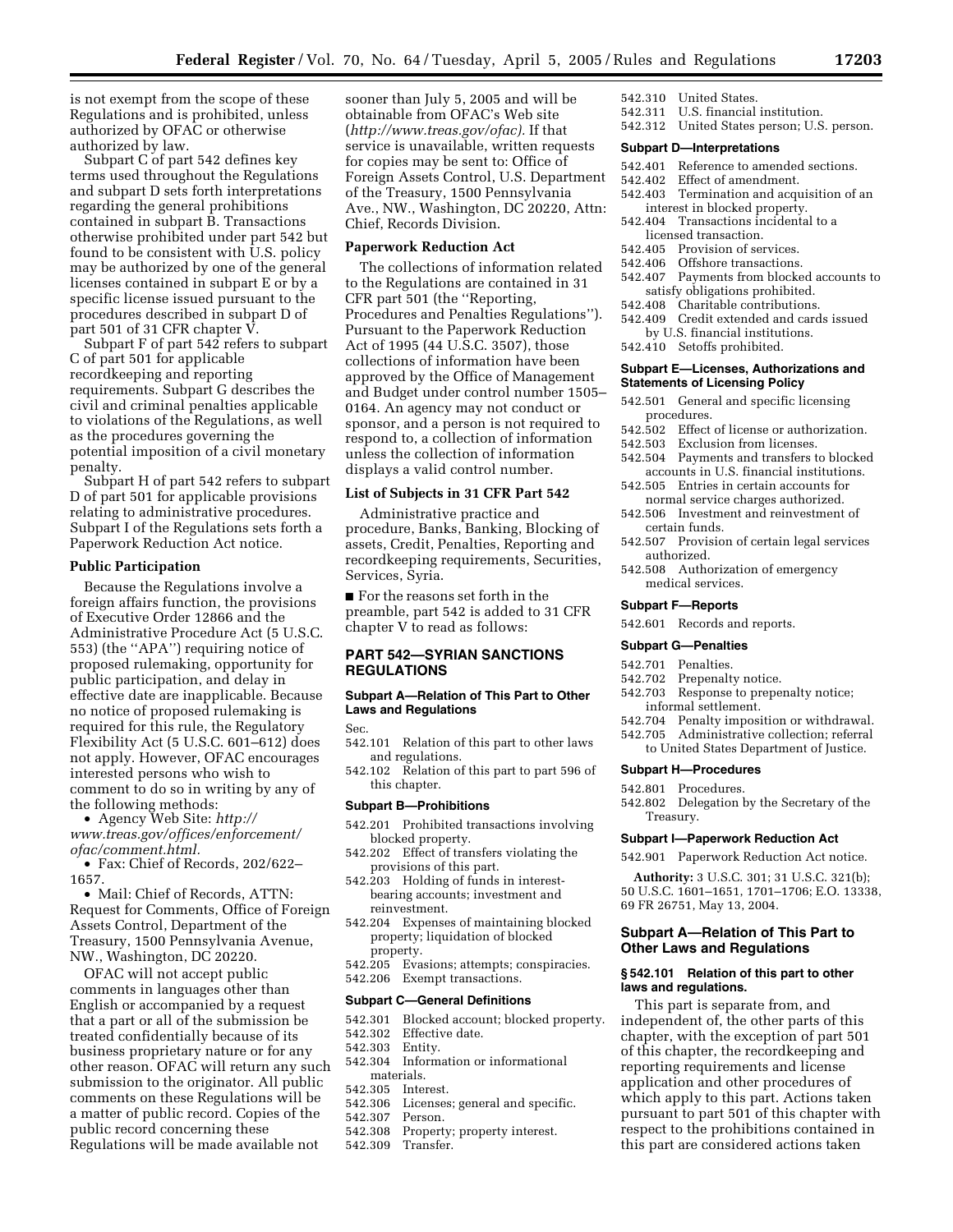pursuant to this part. Differing foreign policy and national security circumstances may result in differing interpretations of similar language among the parts of this chapter. No license or authorization contained in or issued pursuant to those other parts authorizes any transaction prohibited by this part. No license or authorization contained in or issued pursuant to any other provision of law or regulation authorizes any transaction prohibited by this part. No license or authorization contained in or issued pursuant to this part relieves the involved parties from complying with any other applicable laws or regulations.

# **§ 542.102 Relation of this part to part 596 of this chapter.**

For the purposes of the Terrorism List Government Sanctions Regulations set forth in part 596 of this chapter, the Government of Syria in its entirety is not subject to the regulations set forth in this part. Consequently, 31 CFR 596.503 does not apply to financial transactions with the Government of Syria, while 31 CFR 596.504 and 596.505 continue to apply.

## **Subpart B—Prohibitions**

# **§ 542.201 Prohibited transactions involving blocked property.**

(a) Except as authorized by regulations, orders, directives, rulings, instructions, licenses or otherwise, and notwithstanding any contracts entered into or any license or permit granted prior to the effective date, all property and interests in property of the following persons that are in the United States, that hereafter come within the United States, or that are or hereafter come within the possession or control of United States persons, including their overseas branches, are blocked and may not be transferred, paid, exported, withdrawn, or otherwise dealt in:

(1) [Reserved]

(2) Any person determined by the Secretary of the Treasury, in consultation with the Secretary of State:

(i) To be or to have been directing or otherwise significantly contributing to the Government of Syria's provision of safe haven to or other support for any person whose property or interests in property are blocked under United States law for terrorism-related reasons, including, but not limited to, Hamas, Hizballah, Palestinian Islamic Jihad, the Popular Front for the Liberation of Palestine, the Popular Front for the Liberation of Palestine-General Command, and any persons designated pursuant to Executive Order 13224 of September 23, 2001;

(ii) To be or to have been directing or otherwise significantly contributing to the Government of Syria's military or security presence in Lebanon;

(iii) To be or to have been directing or otherwise significantly contributing to the Government of Syria's pursuit of the development and production of chemical, biological, or nuclear weapons and medium- and long-range surface-to-surface missiles;

(iv) To be or to have been directing or otherwise significantly contributing to any steps taken by the Government of Syria to undermine United States and international efforts with respect to the stabilization and reconstruction of Iraq; or

(v) To be owned or controlled by, or acting or purporting to act for or on behalf of, directly or indirectly, any person whose property or interests in property are blocked pursuant to this section.

**Note to paragraph (a) of § 542.201:** The names of persons whose property or interests in property are blocked pursuant to § 542.201(a) will be published on OFAC's Web site, announced in the **Federal Register**, and incorporated on an ongoing basis with the identifier [SYRIA] in appendix A to 31 CFR chapter V. Section 501.807 of this chapter  $\bar{V}$  sets forth the procedures to be followed by persons seeking administrative reconsideration of their designations pursuant to § 542.201(a) or who wish to assert that the circumstances resulting in a designation no longer apply. Similarly, when a transaction results in the blocking of funds at a financial institution pursuant to this section and a party to the transaction believes the funds to have been blocked due to mistaken identity, that party may seek to have such funds unblocked pursuant to the administrative procedures set forth in § 501.806 of this chapter.

Section 203 of the International Emergency Economic Powers Act (50 U.S.C. 1702) explicitly authorizes the blocking of property and interests in property of a person during the pendency of an investigation. The name of any individual or entity whose property or interests in property are blocked under this part pending investigation will be published as noted above with the descriptor ''[BPI– SYRIA].'' The scope of the blocking of property or interests in property during the pendency of an investigation may be more limited than the scope of the blocking set forth in §542.201(a). Inquiries regarding the scope of any such blocking should be directed to OFAC's Compliance Division at 202/622–2490.

(b) The blocking of property and interests in property pursuant to § 542.201(a) includes, but is not limited to, the prohibition of:

(1) The making of any contribution of funds, goods, or services by, to, or for the benefit of any person whose property or interests in property are blocked pursuant to this section; and

(2) The receipt of any contribution or provision of funds, goods, or services from any such person.

(c) Unless otherwise authorized by this part or by a specific license expressly referring to this section, any dealing in any security (or evidence thereof) held within the possession or control of a U.S. person and either registered or inscribed in the name of or known to be held for the benefit of any person whose property or interests in property are blocked pursuant to § 542.201(a) is prohibited. This prohibition includes but is not limited to the transfer (including the transfer on the books of any issuer or agent thereof), disposition, transportation, importation, exportation, or withdrawal of any such security or the endorsement or guaranty of signatures on any such security. This prohibition applies irrespective of the fact that at any time (whether prior to, on, or subsequent to the effective date) the registered or inscribed owner of any such security may have or might appear to have assigned, transferred, or otherwise disposed of the security.

## **§ 542.202 Effect of transfers violating the provisions of this part.**

(a) Any transfer after the effective date that is in violation of any provision of this part or of any regulation, order, directive, ruling, instruction, or license issued pursuant to this part, and that involves any property or interest in property blocked pursuant to § 542.201(a), is null and void and shall not be the basis for the assertion or recognition of any interest in, or right, remedy, power, or privilege with respect to, such property or property interests.

(b) No transfer before the effective date shall be the basis for the assertion or recognition of any right, remedy, power, or privilege with respect to, or any interest in, any property or interest in property blocked pursuant to § 542.201(a), unless the person with whom such property is held or maintained, prior to that date, had written notice of the transfer or by any written evidence had recognized such transfer.

(c) Unless otherwise provided, an appropriate license or other authorization issued by or pursuant to the direction or authorization of the Director of the Office of Foreign Assets Control before, during, or after a transfer shall validate such transfer or make it enforceable to the same extent that it would be valid or enforceable but for the provisions of the International Emergency Economic Powers Act, this part, and any regulation, order, directive, ruling, instruction, or license issued pursuant to this part.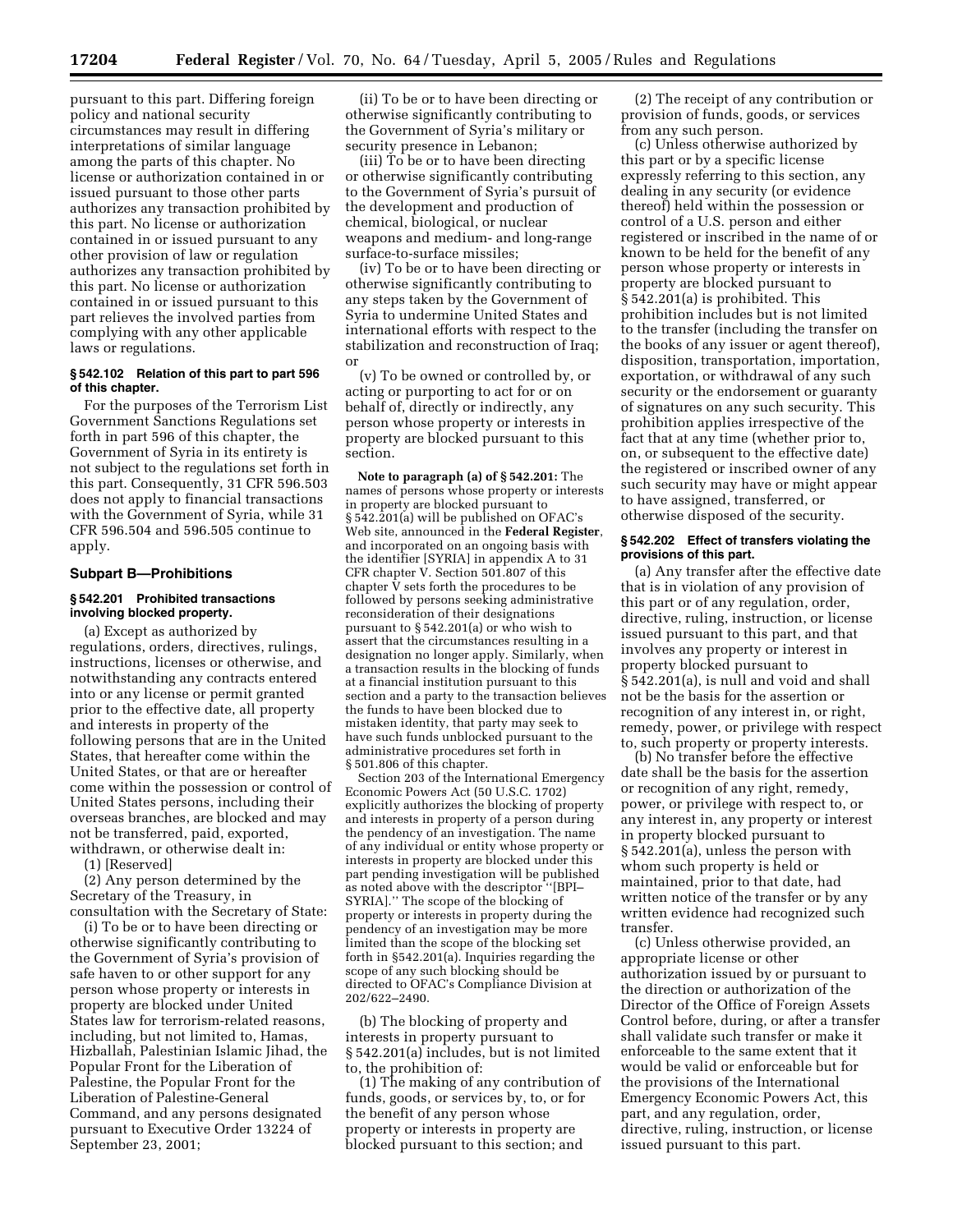(d) Transfers of property that otherwise would be null and void or unenforceable by virtue of the provisions of this section shall not be deemed to be null and void or unenforceable as to any person with whom such property was held or maintained (and as to such person only) in cases in which such person is able to establish to the satisfaction of the Director of the Office of Foreign Assets Control each of the following:

(1) Such transfer did not represent a willful violation of the provisions of this part by the person with whom such property was held or maintained;

(2) The person with whom such property was held or maintained did not have reasonable cause to know or suspect, in view of all the facts and circumstances known or available to such person, that such transfer required a license or authorization issued pursuant to this part and was not so licensed or authorized, or, if a license or authorization did purport to cover the transfer, that such license or authorization had been obtained by misrepresentation of a third party or withholding of material facts or was otherwise fraudulently obtained; and

(3) The person with whom such property was held or maintained filed with the Office of Foreign Assets Control a report setting forth in full the circumstances relating to such transfer promptly upon discovery that:

(i) Such transfer was in violation of the provisions of this part or any regulation, ruling, instruction, license, or other direction or authorization issued pursuant to this part;

(ii) Such transfer was not licensed or authorized by the Director of the Office of Foreign Assets Control; or

(iii) If a license did purport to cover the transfer, such license had been obtained by misrepresentation of a third party or withholding of material facts or was otherwise fraudulently obtained.

**Note to paragraph (d) of § 542.202:** The filing of a report in accordance with the provisions of paragraph (d)(3) of this section shall not be deemed evidence that the terms of paragraphs  $(d)(1)$  and  $(d)(2)$  of this section have been satisfied.

(e) Except to the extent otherwise provided by law or unless licensed pursuant to this part, any attachment, judgment, decree, lien, execution, garnishment, or other judicial process is null and void with respect to any property in which, on or since the effective date, there existed an interest of a person whose property or interests in property are blocked pursuant to § 542.201(a).

## **§ 542.203 Holding of funds in interestbearing accounts; investment and reinvestment.**

(a) Except as provided in paragraph (c) or (d) of this section, or as otherwise directed by the Office of Foreign Assets Control, any U.S. person holding funds, such as currency, bank deposits, or liquidated financial obligations subject to § 542.201(a) shall hold or place such funds in a blocked interest-bearing account located in the United States.

(b)(1) For purposes of this section, the term *blocked interest-bearing account* means a blocked account:

(i) In a federally-insured U.S. bank, thrift institution, or credit union, provided the funds are earning interest at rates that are commercially reasonable; or

(ii) With a broker or dealer registered with the Securities and Exchange Commission under the Securities Exchange Act of 1934, provided the funds are invested in a money market fund or in U.S. Treasury Bills.

(2) For purposes of this section, a rate is commercially reasonable if it is the rate currently offered to other depositors on deposits or instruments of comparable size and maturity.

(3) Funds held or placed in a blocked account pursuant to this paragraph (b) may not be invested in instruments the maturity of which exceeds 180 days. If interest is credited to a separate blocked account or subaccount, the name of the account party on each account must be the same.

(c) Blocked funds held in instruments the maturity of which exceeds 180 days at the time the funds become subject to § 542.201(a) may continue to be held until maturity in the original instrument, provided any interest, earnings, or other proceeds derived therefrom are paid into a blocked interest-bearing account in accordance with paragraph (b) or (d) of this section.

(d) Blocked funds held in accounts or instruments outside the United States at the time the funds become subject to § 542.201(a) may continue to be held in the same type of accounts or instruments, provided the funds earn interest at rates that are commercially reasonable.

(e) This section does not create an affirmative obligation for the holder of blocked tangible property, such as chattels or real estate, or of other blocked property, such as debt or equity securities, to sell or liquidate such property at the time the property becomes subject to § 542.201(a). However, the Office of Foreign Assets Control may issue licenses permitting or directing such sales in appropriate cases.

(f) Funds subject to this section may not be held, invested, or reinvested in a manner that provides immediate financial or economic benefit or access to any person whose property or interests in property are blocked pursuant to § 542.201(a), nor may their holder cooperate in or facilitate the pledging or other attempted use of blocked funds or other assets as collateral.

**Note to § 542.203:** See § 542.506 regarding investment and reinvestment of certain funds.

## **§ 542.204 Expenses of maintaining blocked property; liquidation of blocked property.**

(a) Except as otherwise authorized, and notwithstanding the existence of any rights or obligations conferred or imposed by any international agreement or contract entered into or any license or permit granted before 12:01 a.m., eastern daylight time, May 12, 2004, all expenses incident to the maintenance of physical property blocked pursuant to § 542.201(a) shall be the responsibility of the owners or operators of such property, which expenses shall not be met from blocked funds.

(b) Property blocked pursuant to § 542.201(a) may, in the discretion of the Director, Office of Foreign Assets Control, be sold or liquidated and the net proceeds placed in a blocked interest-bearing account in the name of the owner of the property.

# **§ 542.205 Evasions; attempts; conspiracies.**

(a) Except as otherwise authorized, and notwithstanding any contract entered into or any license or permit granted prior to the effective date, any transaction by any U.S. person or within the United States on or after the effective date that evades or avoids, has the purpose of evading or avoiding, or attempts to violate any of the prohibitions set forth in this part is prohibited.

(b) Except as otherwise authorized, and notwithstanding any contract entered into or any license or permit granted prior to the effective date, any conspiracy formed for the purpose of engaging in a transaction prohibited by this part is prohibited.

## **§ 542.206 Exempt transactions.**

(a) *Personal communications.* The prohibitions contained in this part do not apply to any postal, telegraphic, telephonic, or other personal communication that does not involve the transfer of anything of value.

(b) *Information or informational materials.* (1) The importation from any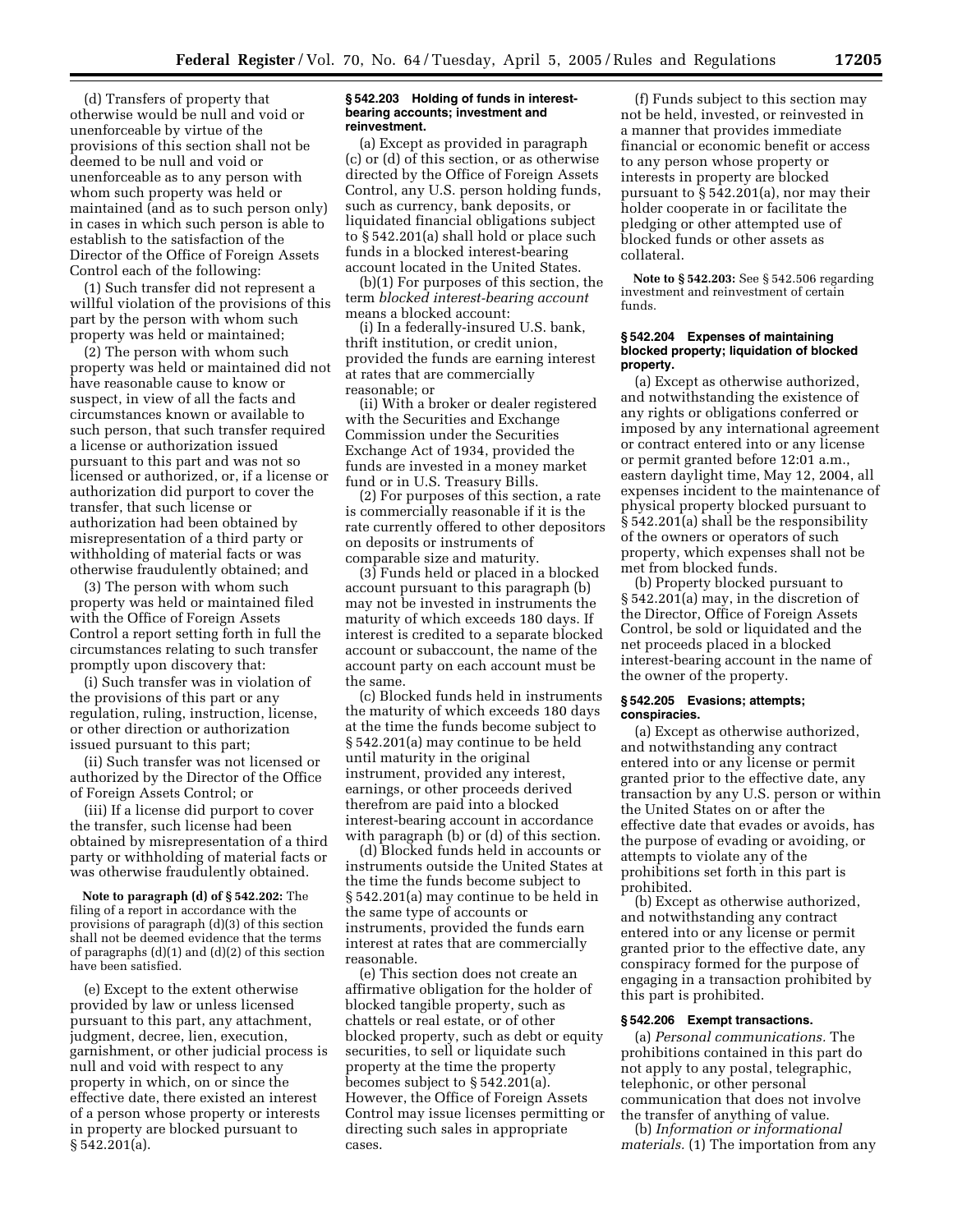country and the exportation to any country of information or informational materials, as defined in § 542.304, whether commercial or otherwise, regardless of format or medium of transmission, are exempt from the prohibitions of this part.

(2) This section does not exempt from regulation or authorize transactions related to information or informational materials not fully created and in existence at the date of the transactions, or to the substantive or artistic alteration or enhancement of informational materials, or to the provision of marketing and business consulting services. Such prohibited transactions include, but are not limited to, payment of advances for information or informational materials not yet created and completed (with the exception of prepaid subscriptions for widelycirculated magazines and other periodical publications); provision of services to market, produce or coproduce, create, or assist in the creation of information or informational materials; and, with respect to information or informational materials imported from persons whose property or interests in property are blocked pursuant to § 542.201(a), payment of royalties with respect to income received for enhancements or alterations made by U.S. persons to such information or informational materials.

(3) This section does not exempt from regulation or authorize transactions incident to the exportation of software subject to the Export Administration Regulations, 15 CFR parts 730 through 799, or to the exportation of goods, technology or software, or to the provision, sale, or leasing of capacity on telecommunications transmission facilities (such as satellite or terrestrial network connectivity) for use in the transmission of any data. The exportation of such items or services and the provision, sale, or leasing of such capacity or facilities to a person whose property or interests in property are blocked pursuant to § 542.201(a) are prohibited.

(c) *Travel.* The prohibitions contained in this part do not apply to transactions ordinarily incident to travel to or from any country, including exportation or importation of accompanied baggage for personal use, maintenance within any country including payment of living expenses and acquisition of goods or services for personal use, and arrangement or facilitation of such travel including nonscheduled air, sea, or land voyages.

#### **Subpart C—General Definitions**

# **§ 542.301 Blocked account; blocked property.**

The terms *blocked account* and *blocked property* shall mean any account or property subject to the prohibitions in § 542.201 held in the name of a person whose property or interests in property are blocked pursuant to § 542.201(a), or in which such person has an interest, and with respect to which payments, transfers, exportations, withdrawals, or other dealings may not be made or effected except pursuant to an authorization or license from the Office of Foreign Assets Control expressly authorizing such action.

# **§ 542.302 Effective date.**

With respect to a person whose property or interests in property are blocked pursuant to a designation under § 542.201(a), the effective date is the earlier of the date on which either actual notice or constructive notice is received of such person's designation.

# **§ 542.303 Entity.**

The term *entity* means a partnership, association, trust, joint venture, corporation, group, subgroup, or other organization.

## **§ 542.304 Information or informational materials.**

(a) For purposes of this part, the term *information or informational materials* includes, but is not limited to publications, films, posters, phonograph records, photographs, microfilms, microfiche, tapes, compact disks, CD ROMs, artworks, and news wire feeds.

**Note to paragraph (a) of § 542.304.** To be considered information or informational materials, artworks must be classified under chapter heading 9701, 9702, or 9703 of the Harmonized Tariff Schedule of the United States.

(b) The term *information or informational materials*, with respect to United States exports, does not include items:

(1) That were, as of April 30, 1994, or that thereafter become, controlled for export pursuant to section 5 of the Export Administration Act of 1979, 50 U.S.C. App. 2401–2420 (1979) (the ''EAA''), or section 6 of the EAA to the extent that such controls promote the nonproliferation or antiterrorism policies of the United States; or

(2) With respect to which acts are prohibited by 18 U.S.C. chapter 37.

#### **§ 542.305 Interest.**

Except as otherwise provided in this part, the term *interest* when used with

respect to property (*e.g.*, ''an interest in property'') means an interest of any nature whatsoever, direct or indirect.

#### **§ 542.306 Licenses; general and specific.**

(a) Except as otherwise specified, the term license means any license or authorization contained in or issued pursuant to this part.

(b) The term *general license* means any license or authorization the terms of which are set forth in subpart E of this part.

(c) The term *specific license* means any license or authorization not set forth in subpart E of this part but issued pursuant to this part.

**Note to § 542.306:** See § 501.801 of this chapter on licensing procedures.

#### **§ 542.307 Person.**

The term person means an individual or entity.

# **§ 542.308 Property; property interest.**

The terms *property* and *property interest* include, but are not limited to, money, checks, drafts, bullion, bank deposits, savings accounts, debts, indebtedness, obligations, notes, guarantees, debentures, stocks, bonds, coupons, any other financial instruments, bankers acceptances, mortgages, pledges, liens or other rights in the nature of security, warehouse receipts, bills of lading, trust receipts, bills of sale, any other evidences of title, ownership or indebtedness, letters of credit and any documents relating to any rights or obligations thereunder, powers of attorney, goods, wares, merchandise, chattels, stocks on hand, ships, goods on ships, real estate mortgages, deeds of trust, vendors' sales agreements, land contracts, leaseholds, ground rents, real estate and any other interest therein, options, negotiable instruments, trade acceptances, royalties, book accounts, accounts payable, judgments, patents, trademarks or copyrights, insurance policies, safe deposit boxes and their contents, annuities, pooling agreements, services of any nature whatsoever, contracts of any nature whatsoever, and any other property, real, personal, or mixed, tangible or intangible, or interest or interests therein, present, future or contingent.

## **§ 542.309 Transfer.**

The term *transfer* means any actual or purported act or transaction, whether or not evidenced by writing, and whether or not done or performed within the United States, the purpose, intent, or effect of which is to create, surrender, release, convey, transfer, or alter, directly or indirectly, any right, remedy,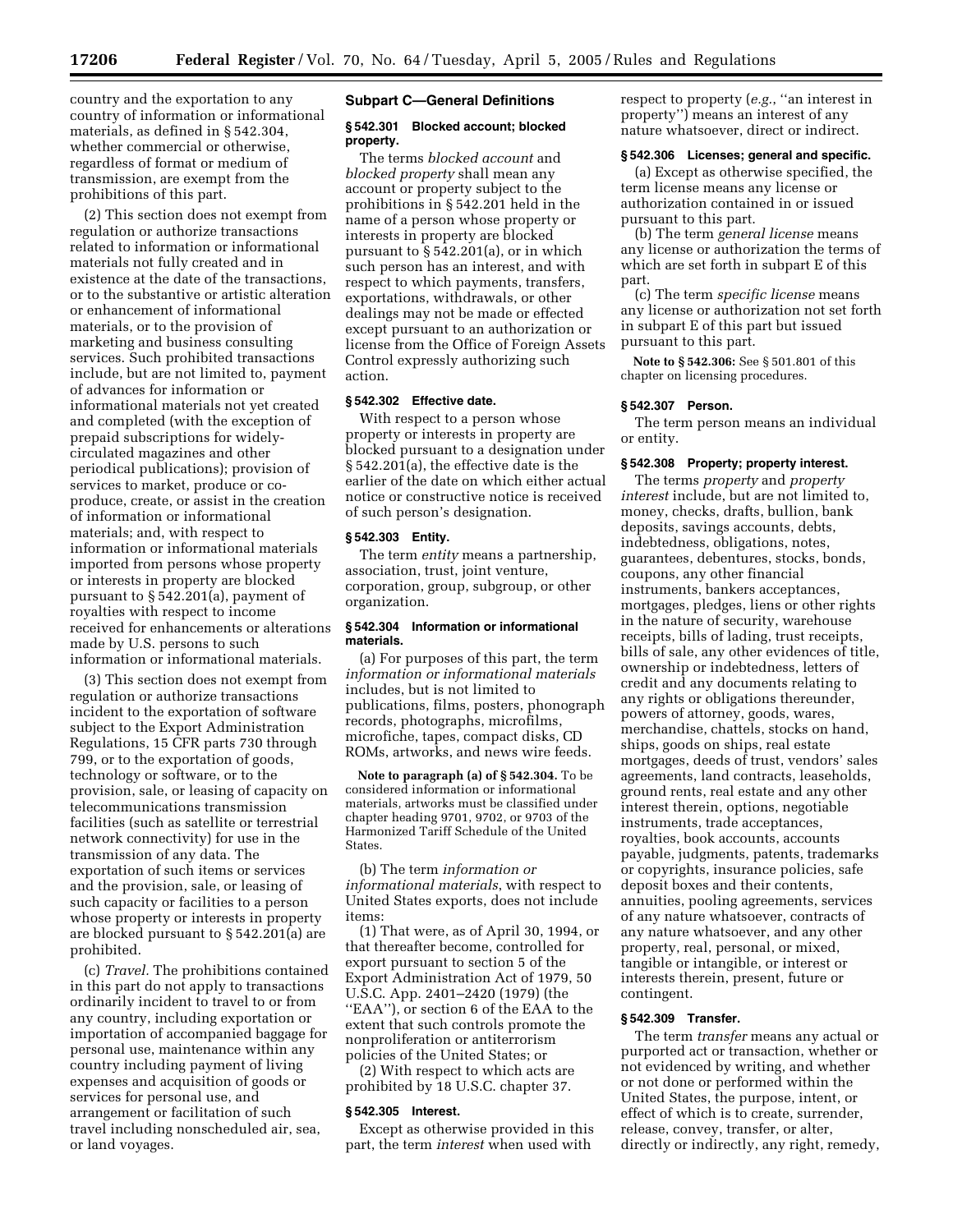power, privilege, or interest with respect to any property and, without limitation upon the foregoing, shall include the making, execution, or delivery of any assignment, power, conveyance, check, declaration, deed, deed of trust, power of attorney, power of appointment, bill of sale, mortgage, receipt, agreement, contract, certificate, gift, sale, affidavit, or statement; the making of any payment; the setting off of any obligation or credit; the appointment of any agent, trustee, or fiduciary; the creation or transfer of any lien; the issuance, docketing, filing, or levy of or under any judgment, decree, attachment, injunction, execution, or other judicial or administrative process or order, or the service of any garnishment; the acquisition of any interest of any nature whatsoever by reason of a judgment or decree of any foreign country; the fulfillment of any condition; the exercise of any power of appointment, power of attorney, or other power; or the acquisition, disposition, transportation, importation, exportation, or withdrawal of any security.

## **§ 542.310 United States.**

The term *United States* means the United States, its territories and possessions, and all areas under the jurisdiction or authority thereof.

# **§ 542.311 U.S. financial institution.**

The term *U.S. financial institution* means any U.S. entity (including its foreign branches) that is engaged in the business of accepting deposits, making, granting, transferring, holding, or brokering loans or credits, or purchasing or selling foreign exchange, securities, commodity futures or options, or procuring purchasers and sellers thereof, as principal or agent, including but not limited to: Depository institutions; banks; savings banks; trust companies; securities brokers and dealers; commodity futures and options brokers and dealers; forward contract and foreign exchange merchants; securities and commodities exchanges; clearing corporations; investment companies; employee benefit plans; and U.S. holding companies, U.S. affiliates, or U.S. subsidiaries of any of the foregoing. This term includes those branches, offices and agencies of foreign financial institutions that are located in the United States, but not such institutions' foreign branches, offices, or agencies.

# **§ 542.312 United States person; U.S. person.**

The term *United States person* or U.S. person means any United States citizen,

permanent resident alien, entity organized under the laws of the United States or any jurisdiction within the United States (including foreign branches), or any person in the United States.

# **Subpart D—Interpretations**

## **§ 542.401 Reference to amended sections.**

Except as otherwise specified, reference to any provision in or appendix to this part or chapter or to any regulation, ruling, order, instruction, direction, or license issued pursuant to this part refers to the same as currently amended.

# **§ 542.402 Effect of amendment.**

Unless otherwise specifically provided, any amendment, modification, or revocation of any provision in or appendix to this part or chapter or of any order, regulation, ruling, instruction, or license issued by or under the direction of the Director of the Office of Foreign Assets Control does not affect any act done or omitted, or any civil or criminal suit or proceeding commenced or pending prior to such amendment, modification, or revocation. All penalties, forfeitures, and liabilities under any such order, regulation, ruling, instruction, or license continue and may be enforced as if such amendment, modification, or revocation had not been made.

## **§ 542.403 Termination and acquisition of an interest in blocked property.**

(a) Whenever a transaction licensed or authorized by or pursuant to this part results in the transfer of property (including any property interest) away from a person, such property shall no longer be deemed to be property blocked pursuant to § 542.201(a), unless there exists in the property another interest that is blocked pursuant to § 542.201(a) or any other part of this chapter, the transfer of which has not been effected pursuant to license or other authorization.

(b) Unless otherwise specifically provided in a license or authorization issued pursuant to this part, if property (including any property interest) is transferred or attempted to be transferred to a person whose property or interests in property are blocked pursuant to § 542.201(a), such property shall be deemed to be property in which that person has an interest and therefore blocked.

# **§ 542.404 Transactions incidental to a licensed transaction.**

Any transaction ordinarily incident to a licensed transaction and necessary to

give effect thereto is also authorized, except:

(a) An incidental transaction, not explicitly authorized within the terms of the license, by or with a person whose property or interests in property are blocked pursuant to § 542.201(a); or

(b) An incidental transaction, not explicitly authorized within the terms of the license, involving a debit to a blocked account or a transfer of blocked property.

#### **§ 542.405 Provision of services.**

(a) Except as provided in § 542.206, the prohibitions on transactions involving blocked property contained in § 542.201 apply to services performed in the United States or by U.S. persons, wherever located, including by an overseas branch of an entity located in the United States:

(1) On behalf of or for the benefit of a person whose property or interests in property are blocked pursuant to § 542.201(a); or

(2) With respect to property interests subject to § 542.201.

(b) *Example:* U.S. persons may not, except as authorized by or pursuant to this part, provide legal, accounting, financial, brokering, freight forwarding, transportation, public relations, or other services to a person whose property or interests in property are blocked pursuant to § 542.201(a).

**Note to § 542.405:** See §§ 542.507 and 542.508, respectively, on licensing policy with regard to the provision of certain legal or medical services.

## **§ 542.406 Offshore transactions.**

The prohibitions in § 542.201 on transactions involving blocked property apply to transactions by any U.S. person in a location outside the United States with respect to property that the U.S. person knows, or has reason to know, is held in the name of a person whose property or interests in property are blocked pursuant to § 542.201(a) or in which the U.S. person knows, or has reason to know, a person whose property or interests in property are blocked pursuant to § 542.201(a) has or has had an interest since the effective date.

# **§ 542.407 Payments from blocked accounts to satisfy obligations prohibited.**

Pursuant to § 542.201, no debits may be made to a blocked account to pay obligations to U.S. persons or other persons, except as authorized pursuant to this part.

## **§ 542.408 Charitable contributions.**

Unless otherwise specifically authorized by the Office of Foreign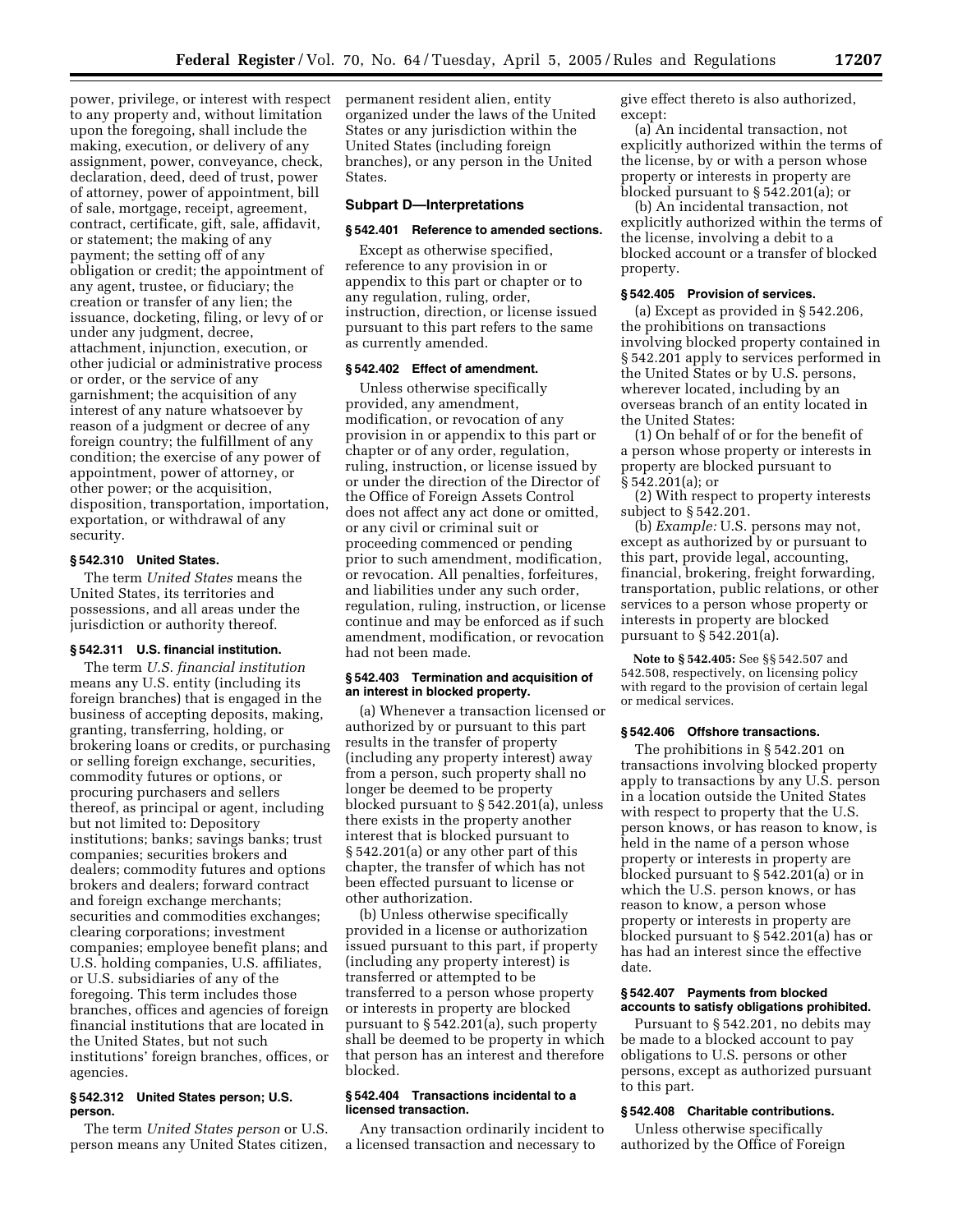Assets Control by or pursuant to this part, no charitable contribution or donation of funds, goods, services, or technology, including those to relieve human suffering, such as food, clothing or medicine, may be made by, to, or for the benefit of a person whose property or interests in property are blocked pursuant to § 542.201(a). For purposes of this part, a contribution or donation is made by, to, or for the benefit of a person whose property or interests in property are blocked pursuant to § 542.201(a) if made by, to, or in the name of such a person; if made by, to, or in the name of an entity or individual acting for or on behalf of, or owned or controlled by, such a person; or if made in an attempt to violate, to evade, or to avoid the bar on the provision of contributions or donations by, to, or for such a person.

# **§ 542.409 Credit extended and cards issued by U.S. financial institutions.**

The prohibition in § 542.201 on dealing in property subject to that section prohibits U.S. financial institutions from performing under any existing credit agreements, including, but not limited to, charge cards, debit cards, or other credit facilities issued by a U.S. financial institution to a person whose property or interests in property are blocked pursuant to § 542.201(a).

# **§ 542.410 Setoffs prohibited.**

A setoff against blocked property (including a blocked account), whether by a U.S. bank or other U.S. person, is a prohibited transfer under § 542.201 if effected after the effective date.

# **Subpart E—Licenses, Authorizations and Statements of Licensing Policy**

## **§ 542.501 General and specific licensing procedures.**

For provisions relating to licensing procedures, see part 501, subpart E of this chapter. Licensing actions taken pursuant to part 501 of this chapter with respect to the prohibitions contained in this part are considered actions taken pursuant to this part.

# **§ 542.502 Effect of license or authorization.**

(a) No license or other authorization contained in this part, or otherwise issued by or under the direction of the Director of the Office of Foreign Assets Control, authorizes or validates any transaction effected prior to the issuance of the license, unless specifically provided in such licenses or authorization.

(b) No regulation, ruling, instruction, or license authorizes any transaction prohibited under this part unless the

regulation, ruling, instruction or license is issued by the Office of Foreign Assets Control and specifically refers to this part. No regulation, ruling, instruction, or license referring to this part shall be deemed to authorize any transaction prohibited by any provision of this chapter unless the regulation, ruling, instruction, or license specifically refers to such provision.

(c) Any regulation, ruling, instruction, or license authorizing any transaction otherwise prohibited under this part has the effect of removing a prohibition contained in this part from the transaction, but only to the extent specifically stated by its terms. Unless the regulation, ruling, instruction, or license otherwise specifies, such an authorization does not create any right, duty, obligation, claim, or interest in, or with respect to, any property which would not otherwise exist under ordinary principles of law.

# **§ 542.503 Exclusion from licenses.**

The Director of the Office of Foreign Assets Control reserves the right to exclude any person, property, or transaction from the operation of any license or from the privileges conferred by any license. The Director of the Office of Foreign Assets Control also reserves the right to restrict the applicability of any license to particular persons, property, transactions, or classes thereof. Such actions are binding upon all persons receiving actual or constructive notice of the exclusions or restrictions.

## **§ 542.504 Payments and transfers to blocked accounts in U.S. financial institutions.**

Any payment of funds or transfer of credit in which a person whose property or interests in property are blocked pursuant to § 542.201(a) has any interest, that comes within the possession or control of a U.S. financial institution, must be blocked in an account on the books of that financial institution. A transfer of funds or credit by a U.S. financial institution between blocked accounts in its branches or offices is authorized, provided that no transfer is made from an account within the United States to an account held outside the United States, and further provided that a transfer from a blocked account may only be made to another blocked account held in the same name.

**Note to § 542.504.** Please refer to § 501.603 of this chapter for mandatory reporting requirements regarding financial transfers. See also § 542.203 concerning the obligation to hold blocked funds in interest-bearing accounts.

## **§ 542.505 Entries in certain accounts for normal service charges authorized.**

(a) A U.S. financial institution is authorized to debit any blocked account held at that financial institution in payment or reimbursement for normal service charges owed it by the owner of that blocked account.

(b) As used in this section, the term normal service charge shall include charges in payment or reimbursement for interest due; cable, telegraph, internet, or telephone charges; postage costs; custody fees; small adjustment charges to correct bookkeeping errors; and, but not by way of limitation, minimum balance charges, notary and protest fees, and charges for reference books, photocopies, credit reports, transcripts of statements, registered mail, insurance, stationery and supplies, and other similar items.

## **§ 542.506 Investment and reinvestment of certain funds.**

Subject to the requirements of § 542.203, U.S. financial institutions are authorized to invest and reinvest assets blocked pursuant to § 542.201, subject to the following conditions:

(a) The assets representing such investments and reinvestments are credited to a blocked account or subaccount which is held in the same name at the same U.S. financial institution, or within the possession or control of a U.S. person, but funds shall not be transferred outside the United States for this purpose;

(b) The proceeds of such investments and reinvestments shall not be credited to a blocked account or subaccount under any name or designation that differs from the name or designation of the specific blocked account or subaccount in which such funds or securities were held; and

(c) No immediate financial or economic benefit accrues (*e.g.*, through pledging or other use) to persons whose property or interests in property are blocked pursuant to § 542.201(a).

## **§ 542.507 Provision of certain legal services authorized.**

(a) The provision of the following legal services to or on behalf of persons whose property or interests in property are blocked pursuant to § 542.201(a) is authorized, provided that all receipts of payment of professional fees and reimbursement of incurred expenses must be specifically licensed:

(1) Provision of legal advice and counseling on the requirements of and compliance with the laws of any jurisdiction within the United States, provided that such advice and counseling is not provided to facilitate transactions in violation of this part;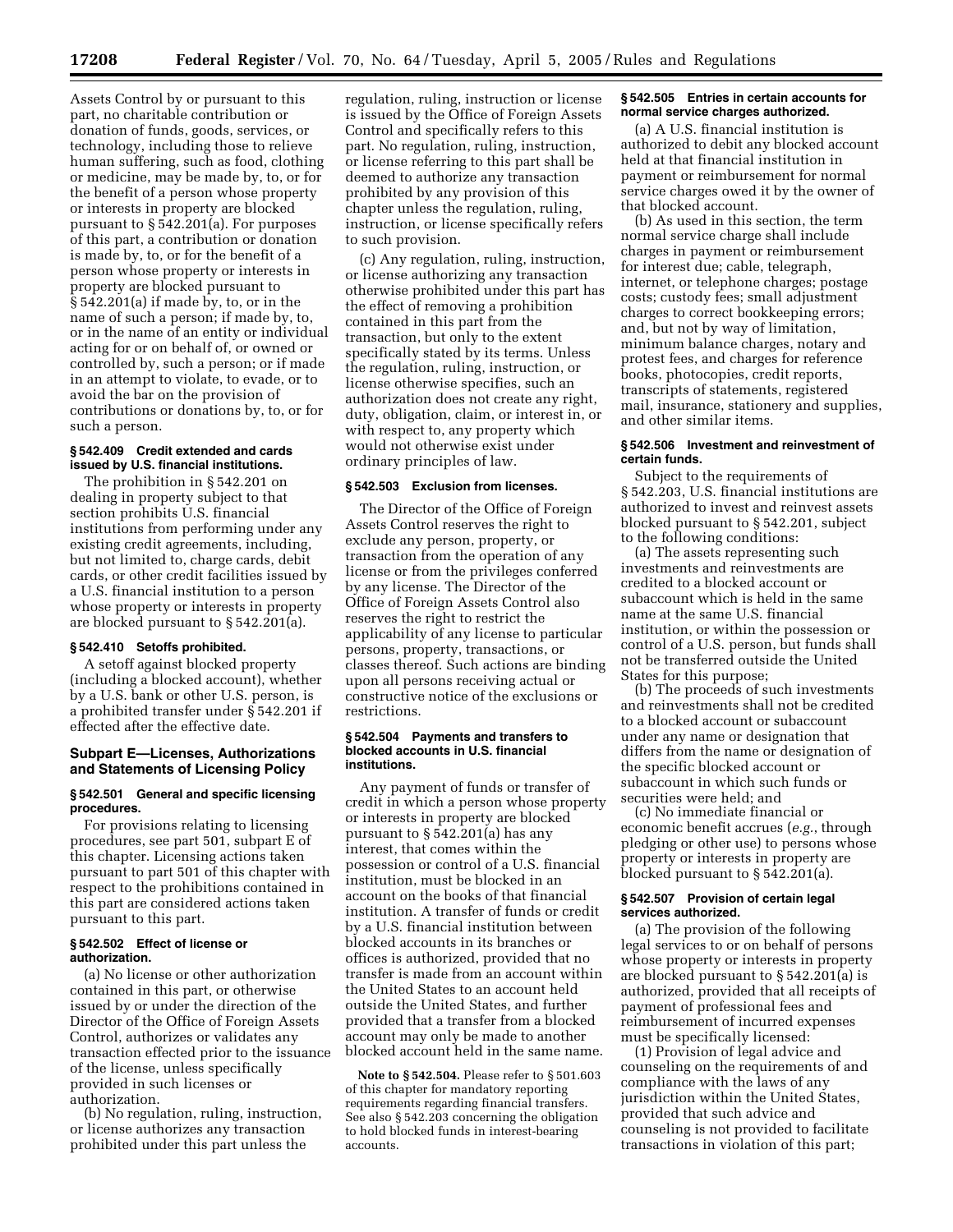(2) Representation of persons when named as defendants in or otherwise made parties to domestic U.S. legal, arbitration, or administrative proceedings;

(3) Initiation and conduct of domestic U.S. legal, arbitration, or administrative proceedings in defense of property interests subject to U.S. jurisdiction;

(4) Representation of persons before any Federal or State agency with respect to the imposition, administration, or enforcement of U.S. sanctions against such persons; and

(5) Provision of legal services in any other context in which prevailing U.S. law requires access to legal counsel at public expense.

(b) The provision of any other legal services to persons whose property or interests in property are blocked pursuant to § 542.201(a), not otherwise authorized in this part, requires the issuance of a specific license.

(c) Entry into a settlement agreement affecting property or interests in property or the enforcement of any lien, judgment, arbitral award, decree, or other order through execution, garnishment, or other judicial process purporting to transfer or otherwise alter or affect property or interests in property blocked pursuant to § 542.201(a) is prohibited unless specifically licensed in accordance with § 542.202(e).

## **§ 542.508 Authorization of emergency medical services.**

The provision of nonscheduled emergency medical services in the United States to persons whose property or interests in property are blocked pursuant to § 542.201(a) is authorized, provided that all receipt of payment for such services must be specifically licensed.

# **Subpart F—Reports**

# **§ 542.601 Records and reports.**

For provisions relating to required records and reports, see part 501, subpart C, of this chapter. Recordkeeping and reporting requirements imposed by part 501 of this chapter with respect to the prohibitions contained in this part are considered requirements arising pursuant to this part.

## **Subpart G—Penalties**

# **§ 542.701 Penalties.**

(a) Attention is directed to section 206 of the International Emergency Economic Powers Act (the ''Act'') (50 U.S.C. 1705), which is applicable to violations of the provisions of any license, ruling, regulation, order,

direction, or instruction issued by or pursuant to the direction or authorization of the Secretary of the Treasury pursuant to this part or otherwise under the Act. Section 206 of the Act, as adjusted by the Federal Civil Penalties Inflation Adjustment Act of 1990 (Pub. L. 101–410, as amended, 28 U.S.C. 2461 note), provides that:

(1) A civil penalty not to exceed \$11,000 per violation may be imposed on any person who violates or attempts to violate any license, order, or regulation issued under the Act;

(2) Whoever willfully violates or willfully attempts to violate any license, order, or regulation issued under the Act, upon conviction, shall be fined not more than \$50,000, and if a natural person, may also be imprisoned for not more than 10 years; and any officer, director, or agent of any corporation who knowingly participates in such violation may be punished by a like fine, imprisonment, or both.

(b) The criminal penalties provided in the Act are subject to increase pursuant to 18 U.S.C. 3571.

(c) Attention is also directed to 18 U.S.C. 1001, which provides that whoever, in any matter within the jurisdiction of the executive, legislative, or judicial branch of the Government of the United States, knowingly and willfully falsifies, conceals, or covers up by any trick, scheme, or device, a material fact, or makes any materially false, fictitious, or fraudulent statement or representation, or makes or uses any false writing or document knowing the same to contain any materially false, fictitious, or fraudulent statement or entry shall be fined under title 18, United States Code, or imprisoned not more than five years, or both.

(d) Violations of this part may also be subject to relevant provisions of other applicable laws.

# **§ 542.702 Prepenalty notice.**

(a) *When required.* If the Director of the Office of Foreign Assets Control has reason to believe that there has occurred a violation of any provision of this part or a violation of the provisions of any license, ruling, regulation, order, direction, or instruction issued by or pursuant to the direction or authorization of the Secretary of the Treasury pursuant to this part or otherwise under the International Emergency Economic Powers Act, and the Director determines that further civil proceedings are warranted, the Director shall notify the alleged violator of the agency's intent to impose a monetary penalty by issuing a prepenalty notice. The prepenalty notice shall be in writing. The prepenalty notice may be

issued whether or not another agency has taken any action with respect to the matter.

(b) *Contents of notice*—(1) *Facts of violation.* The prepenalty notice shall describe the violation, specify the laws and regulations allegedly violated, and state the amount of the proposed monetary penalty.

(2) *Right to respond.* The prepenalty notice also shall inform the respondent of the respondent's right to make a written presentation within the applicable 30 day period set forth in § 542.703 as to why a monetary penalty should not be imposed or why, if imposed, the monetary penalty should be in a lesser amount than proposed.

(c) *Informal settlement prior to issuance of prepenalty notice.* At any time prior to the issuance of a prepenalty notice, an alleged violator may request in writing that, for a period not to exceed sixty (60) days, the agency withhold issuance of the prepenalty notice for the exclusive purpose of effecting settlement of the agency's potential civil monetary penalty claims. In the event the Director of the Office of Foreign Assets Control grants the request, under terms and conditions within his discretion, the Office of Foreign Assets Control will agree to withhold issuance of the prepenalty notice for a period not to exceed 60 days and will enter into settlement negotiations of the potential civil monetary penalty claim.

# **§ 542.703 Response to prepenalty notice; informal settlement.**

(a) *Deadline for response.* The respondent may submit a response to the prepenalty notice within the applicable 30-day period set forth in this paragraph. The Director of the Office of Foreign Assets Control may grant, at his discretion, an extension of time in which to submit a response to the prepenalty notice. The failure to submit a response within the applicable time period set forth in this paragraph shall be deemed to be a waiver of the right to respond.

(1) *Computation of time for response.* A response to the prepenalty notice must be postmarked or date-stamped by the U.S. Postal Service (or foreign postal service, if mailed abroad) or courier service provider (if transmitted to the Office of Foreign Assets Control by courier) on or before the 30th day after the postmark date on the envelope in which the prepenalty notice was mailed. If the respondent refused delivery or otherwise avoided receipt of the prepenalty notice, a response must be postmarked or date-stamped on or before the 30th day after the date on the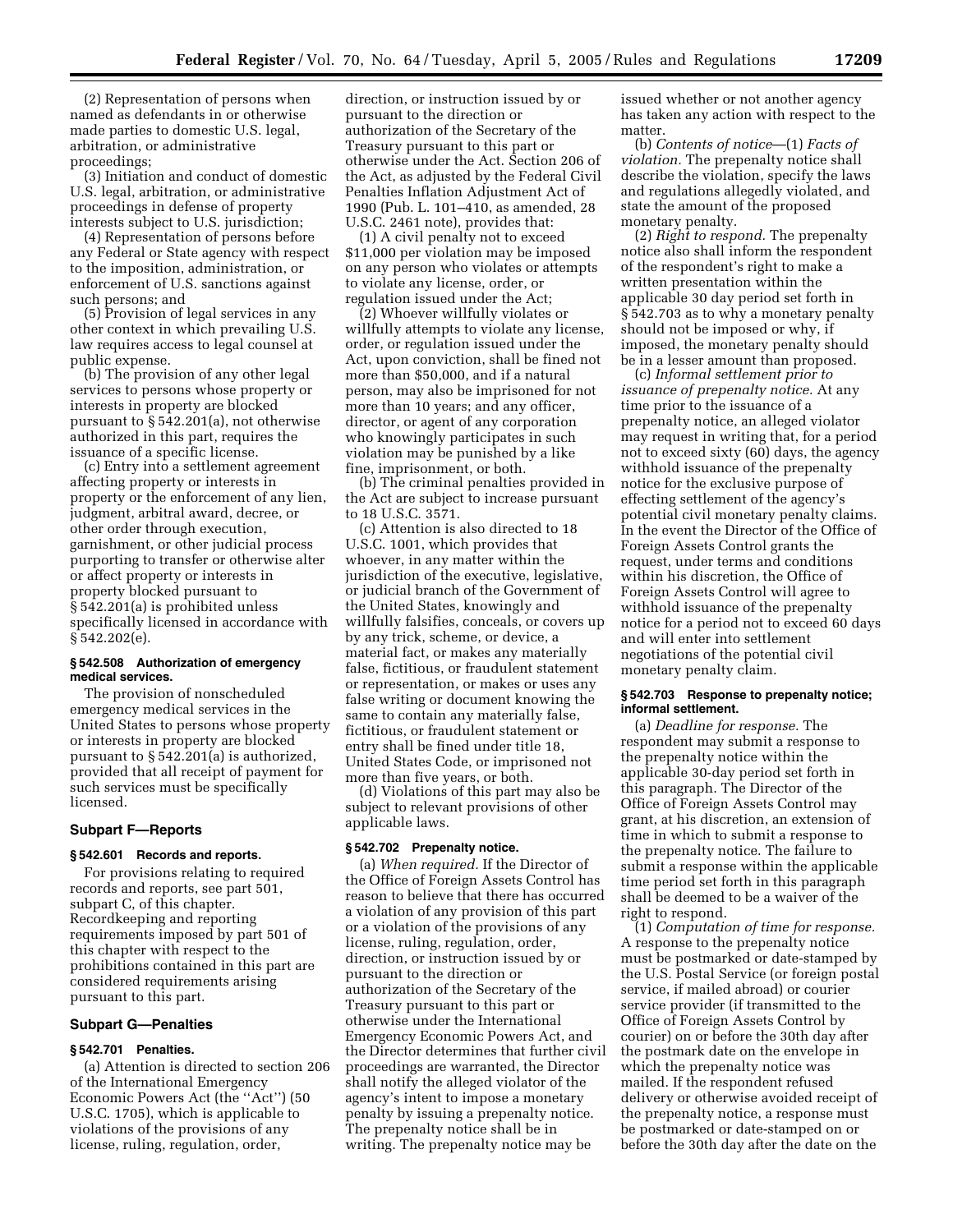stamped postal receipt maintained at the Office of Foreign Assets Control. If the prepenalty notice was personally delivered to the respondent by a non-U.S. Postal Service agent authorized by the Director, a response must be postmarked or date-stamped on or before the 30th day after the date of delivery.

(2) *Extensions of time for response.* If a due date falls on a Federal holiday or weekend, that due date is extended to include the following business day. Any other extensions of time will be granted, at the discretion of the Director of the Office of Foreign Assets Control, only upon the respondent's specific request to the Office of Foreign Assets Control.

(b) *Form and method of response.* The response must be submitted in handwritten or typed form and signed by the respondent or a representative thereof. The response need not be in any particular form. A copy of the written response may be sent by facsimile, but the original also must be sent to the Office of Foreign Assets Control Civil Penalties Division by mail or courier and must be postmarked or datestamped, in accordance with paragraph (a) of this section.

(c) *Contents of response.* A written response must contain information sufficient to indicate that it is in response to the prepenalty notice and must include the Office of Foreign Assets Control identification number listed on the prepenalty notice.

(1) A written response must include the respondent's full name, address, telephone number, and facsimile number, if available, or those of the representative of the respondent.

(2) A written response should either admit or deny each specific violation alleged in the prepenalty notice and also state if the respondent has no knowledge of a particular violation. If the written response fails to address any specific violation alleged in the prepenalty notice, that alleged violation shall be deemed to be admitted.

(3) A written response should include any information in defense, evidence in support of an asserted defense, or other factors that the respondent requests the Office of Foreign Assets Control to consider. Any defense or explanation previously made to the Office of Foreign Assets Control or any other agency must be repeated in the written response. Any defense not raised in the written response will be considered waived. The written response also should set forth the reasons why the respondent believes the penalty should not be imposed or why, if imposed, it should be in a lesser amount than proposed.

(d) *Failure to respond.* Where the Office of Foreign Assets Control receives no response to a prepenalty notice within the applicable time period set forth in paragraph (a) of this section, a penalty notice generally will be issued, taking into account the mitigating and/ or aggravating factors present in the record. If there are no mitigating factors present in the record, or the record contains a preponderance of aggravating factors, the proposed prepenalty amount generally will be assessed as the final penalty.

(e) *Informal settlement.* In addition to or as an alternative to a written response to a prepenalty notice, the respondent or respondent's representative may contact the Office of Foreign Assets Control as advised in the prepenalty notice to propose the settlement of allegations contained in the prepenalty notice and related matters. However, the requirements set forth in paragraph (f) of this section as to oral communication by the representative must first be fulfilled. In the event of settlement at the prepenalty stage, the claim proposed in the prepenalty notice will be withdrawn, the respondent will not be required to take a written position on allegations contained in the prepenalty notice, and the Office of Foreign Assets Control will make no final determination as to whether a violation occurred. The amount accepted in settlement of allegations in a prepenalty notice may vary from the civil penalty that might finally be imposed in the event of a formal determination of violation. In the event no settlement is reached, the time limit specified in paragraph (a) of this section for written response to the prepenalty notice will remain in effect unless additional time is granted by the Office of Foreign Assets Control.

(f) *Representation.* A representative of the respondent may act on behalf of the respondent, but any oral communication with the Office of Foreign Assets Control prior to a written submission regarding the specific allegations contained in the prepenalty notice must be preceded by a written letter of representation, unless the prepenalty notice was served upon the respondent in care of the representative.

#### **§ 542.704 Penalty imposition or withdrawal.**

(a) *No violation.* If, after considering any response to the prepenalty notice and any relevant facts, the Director of the Office of Foreign Assets Control determines that there was no violation by the respondent named in the prepenalty notice, the Director shall notify the respondent in writing of that determination and of the cancellation of the proposed monetary penalty.

(b) *Violation.* (1) If, after considering any written response to the prepenalty notice, or default in the submission of a written response, and any relevant facts, the Director of the Office of Foreign Assets Control determines that there was a violation by the respondent named in the prepenalty notice, the Director is authorized to issue a written penalty notice to the respondent of the determination of the violation and the imposition of the monetary penalty.

(2) The penalty notice shall inform the respondent that payment or arrangement for installment payment of the assessed penalty must be made within 30 days of the date of mailing of the penalty notice by the Office of Foreign Assets Control.

(3) The penalty notice shall inform the respondent of the requirement to furnish the respondent's taxpayer identification number pursuant to 31 U.S.C. 7701 and that such number will be used for purposes of collecting and reporting on any delinquent penalty amount.

(4) The issuance of the penalty notice finding a violation and imposing a monetary penalty shall constitute final agency action. The respondent has the right to seek judicial review of that final agency action in Federal District Court.

## **§ 542.705 Administrative collection; referral to United States Department of Justice.**

In the event that the respondent does not pay the penalty imposed pursuant to this part or make payment arrangements acceptable to the Director of the Office of Foreign Assets Control within 30 days of the date of mailing of the penalty notice, the matter may be referred for administrative collection measures by the Department of the Treasury or to the United States Department of Justice for appropriate action to recover the penalty in a civil suit in a Federal District Court.

# **Subpart H—Procedures**

## **§ 542.801 Procedures.**

For license application procedures and procedures relating to amendments, modifications, or revocations of licenses; administrative decisions; rulemaking; and requests for documents pursuant to the Freedom of Information and Privacy Acts (5 U.S.C. 552 and 552a), see part 501, subpart E, of this chapter.

# **§ 542.802 Delegation by the Secretary of the Treasury.**

Any action that the Secretary of the Treasury is authorized to take pursuant